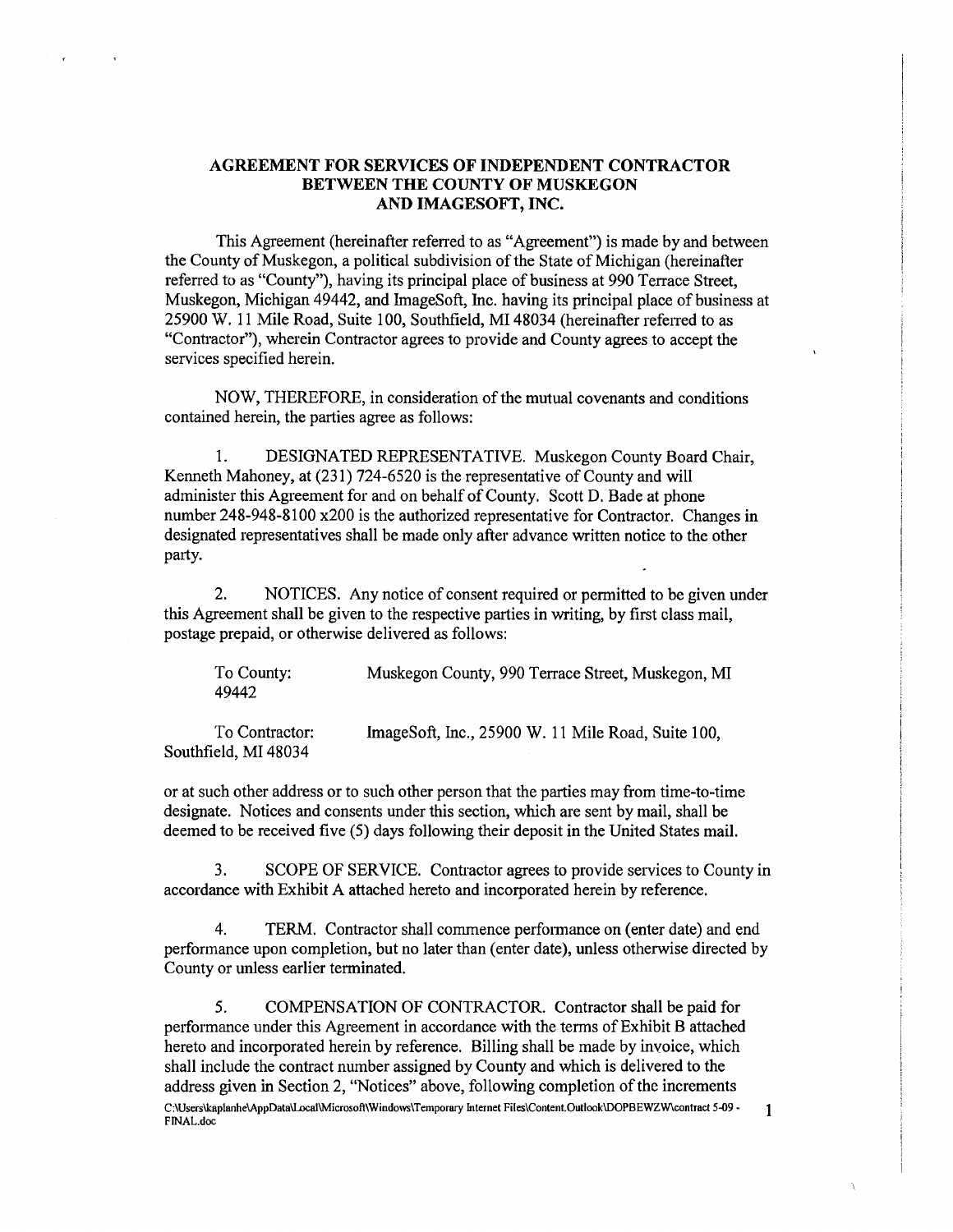identified on Exhibit B. Unless otherwise specified on Exhibit B, payment shall be net thirty (30) days from presentation of invoice.

6. INDEPENDENT CONTRACTOR. Contractor shall perform all of its services under this Agreement as an independent contractor and not as an employee of the County. Contractor understands and acknowledges that it shall not be entitled to any of the benefits of a County employee, including but not limited to vacation, sick leave, administrative leave, health insurance, disability insurance, retirement, unemployment insurance, workers compensation and protection of tenure.

7. ST AND ARD OF PERFORMANCE. Contractor represents that contractor has the skills, expertise, and licenses/permits necessary to perform the services required under this Agreement. Contractor shall perform all services under this Agreement in the manner and according to the standards observed by a competent practitioner of the same profession in which Contractor is engaged. All products of whatsoever nature, which contractor delivers to County pursuant to this Agreement, shall be prepared in a first class and workmanlike manner and shall conform to the standards of quality normally observed by a person practicing in Contractor's profession. Contractor shall correct or revise any errors or omissions, at County's request without additional compensation. Permits and/or licenses shall be obtained and maintained by Contractor without additional compensation.

8. TAXES. County shall not be responsible for paying any taxes on Contractor's behalf, and should County be required to do so by State, Federal, or local taxing agencies, Contractor agrees to reimburse County promptly for the full value of such paid taxes plus interest and penalty, if any. These taxes shall include, without limitation the following: FICA (Social Security), unemployment insurance contributions, income tax, disability insurance and worker's compensation insurance.

9. CONFLICT OF INTEREST. Contractor covenants that Contractor presently has no interest and shall not acquire any interest, direct or indirect, which would conflict in any manner or degree with the performance of services required to be performed under this Agreement. Contractor further covenants that in the performance of this Agreement, no person having any such interest shall be employed by contractor.

RESPONSIBILITIES OF COUNTY. County shall provide all information reasonably necessary to the Contractor in performing the services provided herein.

11. OWNERSHIP OF DOCUMENTS. This Agreement is a written instrument, signed by County and the Contractor, for purposes of the Copyright Act of the United States and the copyright laws of any other country. County and Contractor agree that the copyright for any and all works of authorship, prepared under this Agreement, as a result of this Agreement, or in the course of performance of this Agreement, in any medium of expression, shall belong exclusively to County. County shall, for purposes of 17 U.S.C.  $\S$  201(a) and the copyright laws of any other country, be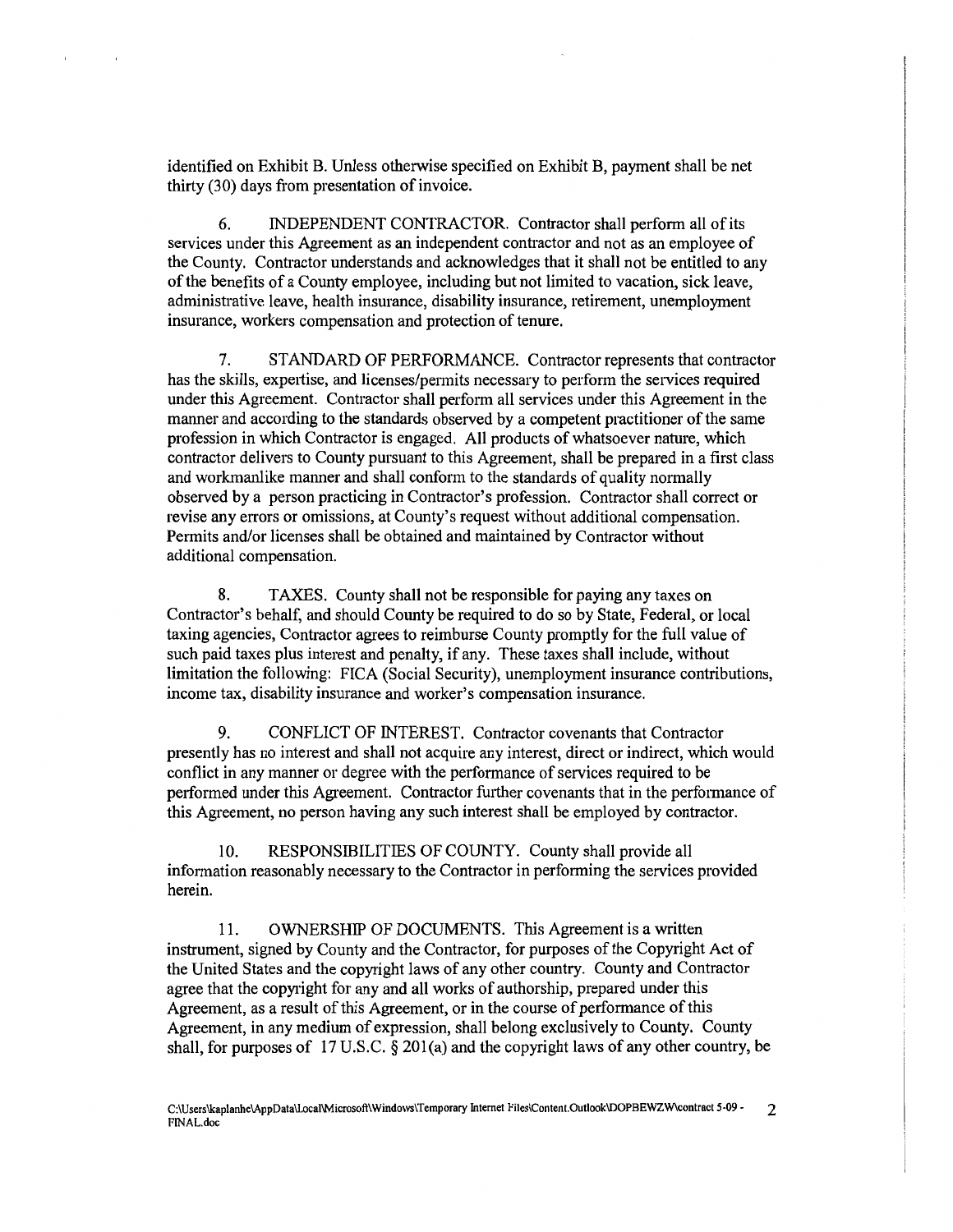deemed the sole and exclusive author of any and all such works. If and to the extent necessary, any and all such works shall be deemed works made for hire, prepared for County and belonging exclusively to it. If necessary to secure County's exclusive ownership of any or all such copyrights, Contractor shall perform all actions and execute all documents required to transfer any and all such rights exclusively to County, including each and all of the exclusive rights identified in Section I 06 of the Copyright Act.

Ownership of a copyright, or of any of the exclusive rights under a copyright, is distinct from ownership of any material object in which the work is embodied. 17 U.S.C. § 202. Accordingly, County shall be the exclusive owner (both of the copyright and of every embodiment) of the following items incidental to this Agreement upon production, whether or not completed: all data collected, all documents of any type whatsoever, and any material necessary for the practical use of the data and/or documents from the time of collection and/or production. Contractor shall not release any such works, items, or embodiments thereof, to any third party, except with the prior written approval of County.

All items, works, or embodiments thereof, produced in whole or in part under this Agreement shall, if subject to the copyright laws of the United States or of any other country, belong (both the copyright and all embodiments of the work or item) exclusively to County. County shall have the unrestricted authority to publish, disclose, distribute, otherwise use in whole or in part, or to prepare derivative works based on, any reports, data, documents or other works or materials prepared under this Agreement.

12. RECORDS, AUDIT AND REVIEW. Contractor shall keep such business records pursuant to this Agreement as would be kept by a reasonably prudent practitioner of Contractor's profession and shall maintain such records for at least four ( 4) years following the termination of this Agreement. All accounting records shall be kept in accordance with generally accepted accounting practices. County shall have the right to audit and review all such documents and records at any time during Contractor's regular business hours or upon reasonable notice.

13. INDEMNIFICATION. To the fullest extent permitted by law, Contractor shall defend, indemnify, and hold harmless the County, its subsidiaries, departments, divisions, and agencies and their respective officials, officers, directors, employees, and agents from and against any and all liability, litigation, causes of action, and claims, by whomsoever brought or alleged, and regardless of the legal theories upon which based, and from and against all losses, costs, expenses, and fees and expenses of attorneys and expert witnesses resulting therefrom on account of, relating to, or arising out of bodily injury or death of any person, or on account of damage to property, including loss of use thereof, arising or allegedly arising out of or resulting from the work. The foregoing indemnity of the County shall include, but it not limited to, claims alleging or involving the negligence of Contractor, its subcontractors, or the joint negligence of Contractor, its subcontractors, and/or the County, but shall not extend to liability found to have resulted from the negligence of the County or another non-subcontractor third-party.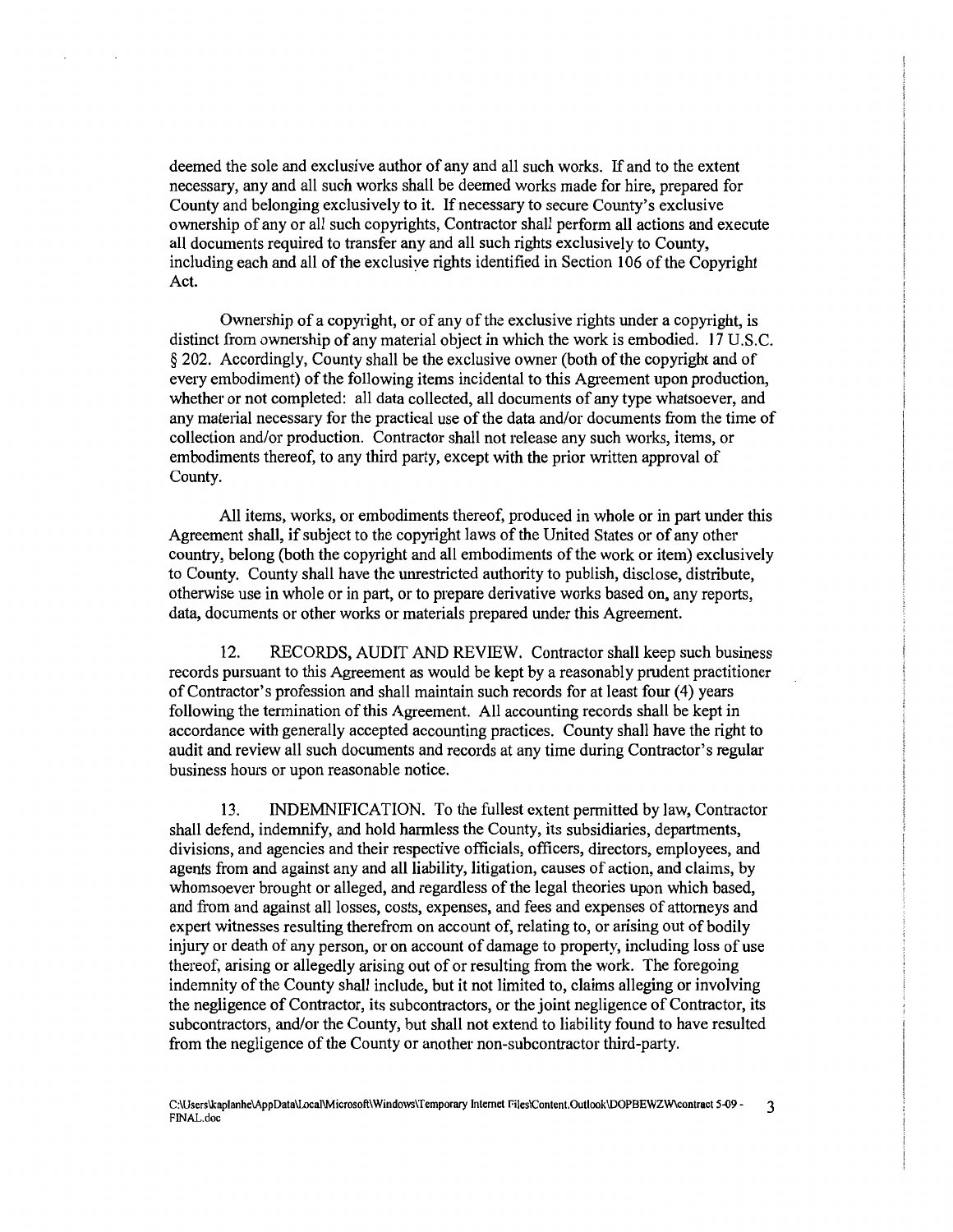14. INSURANCE. Contractor is required to provide proof of the minimum levels of insurance coverage as indicated by the attached Exhibit C. The purpose of this coverage shall be to protect the County from claims which may arise out of or result from the Contractor's performance of services under the terms of this Agreement, whether such services are performed by the Contractor, or by any subcontractor, or by anyone directly or indirectly employed by any of them, or by anyone for whose acts they may be liable.

The insurance shall be written for not less than the minimum coverage specified in Exhibit C or as required by law, whichever is greater. All deductible amounts for any of the required polices are subject to approval by the County. BEFORE THE AGREEMENT IS SIGNED BY BOTH PARTIES, THE CONTRACTOR'S INSURANCE AGENCY MUST FURNISH TO THE COUNTY AN ORIGINAL CERTIFICATE OF INSURANCE VERIFYING LIABILITY COVERAGE. THAT COVERAGE MUST NAME THE COUNTY OF MUSKEGON AS AN ADDITIONAL INSURED. All such certificates shall contain a provision indicating that coverage for it under the policy WILL NOT BE CANCELLED, MATERIALLY CHANGED OR NOT RENEWED without THIRTY (30) DAYS prior written notice except for ten (10) days for nonpayment of premium having been given to the County.

If a motor vehicle is used to provide services or products under this Agreement, the Contractor must have vehicle liability insurance on any automobile including owned, hired, and non-owned vehicles used in Contractor's business for bodily injury and property damage as required by law.

15. NONDISCRIMINATION. The Contractor assures that in accordance with Title VII of the Civil Rights Act of 1964 (42 U.S.C. 2000d et seq.), Section 504 of the Rehabilitation Act of 1973, as amended (29 U.S.C. 794), Title IX of the Education Amendment of 1972, as amended (20 U.S.C. 1681-1683 and 1685-1686), the Age Discrimination Act of 1975, as amended (42 U.S.C. 6101 et seq.), the Regulations issued thereunder by the U.S. Department of Health and Human Services (45 CFR Parts 80, 84, 86 and 91), the Michigan Handicapper's Civil Rights Act (1976, P.A. 220), and the Michigan Civil Rights Act (1976, P.A. 453), no individual shall, on the ground ofrace, creed, age, color, national origin or ancestry, religion, sex, marital status, or handicap be excluded from participation, be denied the benefit of, or be otherwise subjected to discrimination or harassment under any program or activity provided by this Contractor.

Additionally, assurance is given to County that good-faith efforts will be made to identify and encourage the participation of minority-, women- and handicapper-owned businesses in contract solicitations. The Contractor shall incorporate language in all contracts awarded: (1) prohibiting discrimination against minority-, women- and handicapper-owned business in subcontracting; and (2) making discrimination a material breach of contract.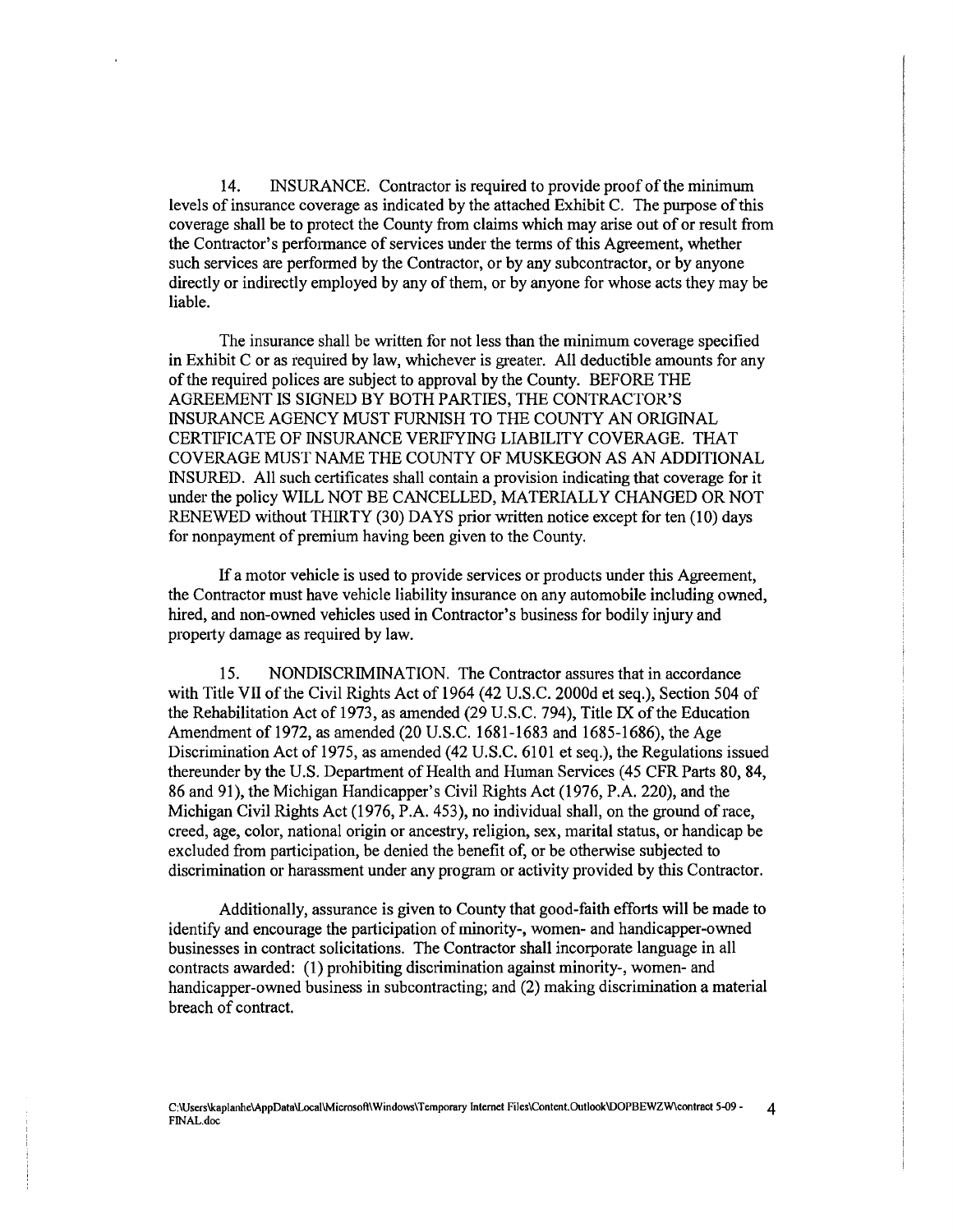16. NONEXCLUSIVE AGREEMENT. Contractor understands that this is not an exclusive Agreement and the County shall have the right to negotiate with and enter into contracts with others providing the same or similar services as those provided by Contractor as the County desires.

17. ASSIGNMENT. Contractor shall not assign any of its rights nor transfer any of its obligations under this Agreement without the prior written consent of County and any attempt to so assign or so transfer without such consent shall be void and without legal effect and shall constitute grounds for termination.

### 18. TERMINATION.

A. By County. County may, by written notice to Contractor, terminate this Agreement in whole or in part at any time, whether for County's convenience or because of the failure of Contractor to fulfill the obligations herein. Upon receipt of this notice, Contractor shall immediately discontinue all services (unless the notice directs otherwise), and deliver to County all data estimates, graphs, summaries, reports, and all other records, documents or papers as may have been accumulated or produced by Contractor in performing this Agreement, whether completed or in process.

i. For Convenience. County may terminate the Agreement upon thirty (30) days written notice. Following notice of such termination, Contractor shall promptly cease work and notify County as to the status of its performance.

Notwithstanding any other payment provisions of this Agreement, County shall pay Contractor for services performed to the date of termination to include a prorated amount of compensation due hereunder less payments, if any, previously made. In no event shall Contractor be paid an amount in excess of the full price under this Agreement, nor for profit on unperformed portions of service. Contractor shall furnish to County such financial information as in the judgment of County is necessary to determine the reasonable value of the services rendered by Contractor. The foregoing is cumulative and shall not affect any right or remedy which County may have in law or equity.

ii. For Cause. Should Contractor default in the performance of this Agreement or materially breach any of its provisions and if such failure is not remedied by Contractor within thirty (30) days of written notice to Contractor of such default, County may, at County's sole option, terminate this Agreement.

B. By Contractor. Should County default in the performance of this Agreement or fail to pay Contractor all or any part of the payment set forth in Exhibit B, Contractor may, at Contractor's option, terminate this Agreement if such failure is not remedied by County within thirty (30) days of written notice to County of such default or late payment.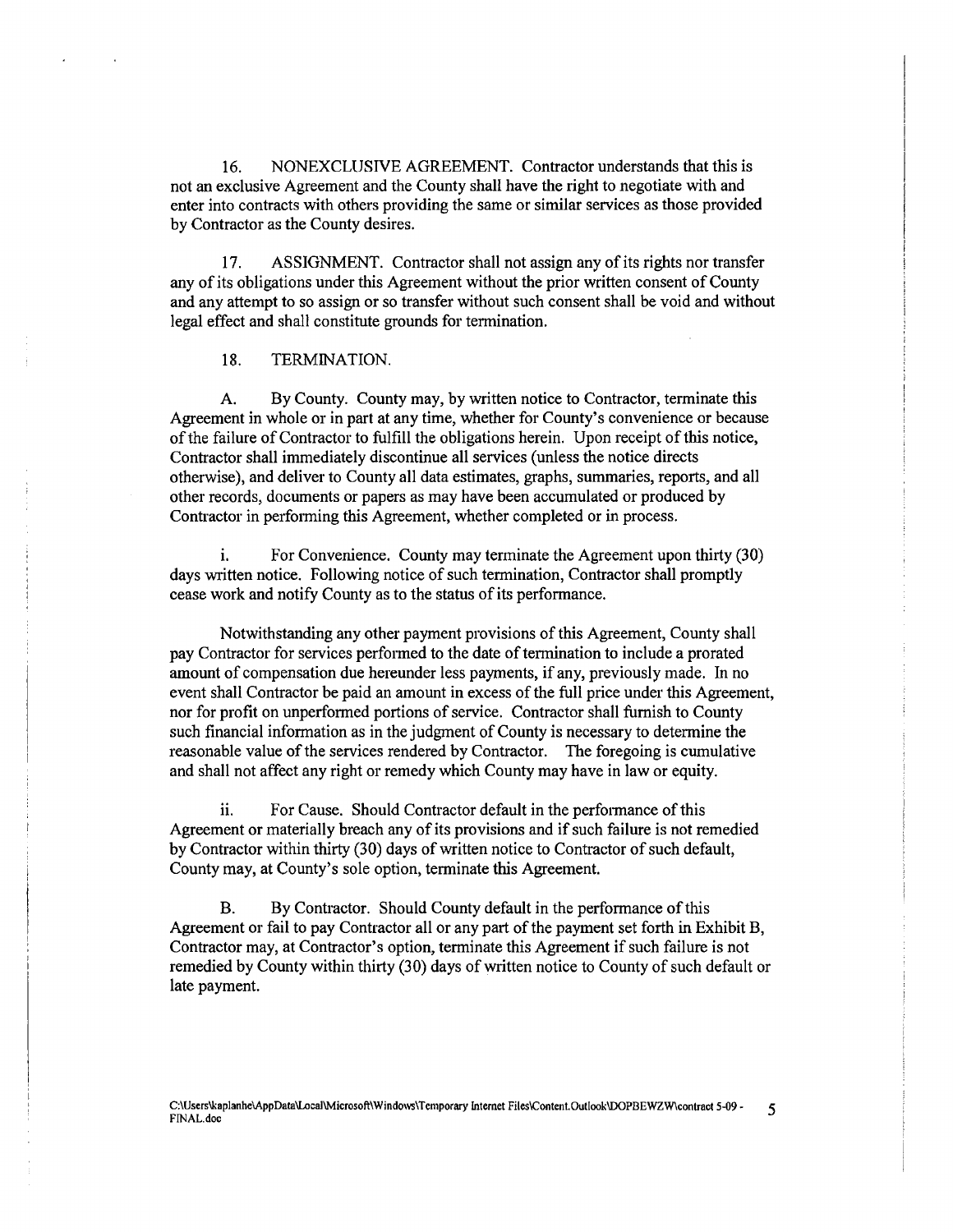19. SECTION HEADINGS. The headings of the several sections, and any Table of Contents appended hereto, shall be solely for convenience of reference and shall not affect the meaning, construction or effect hereof.

20. SEVERABILITY. If any one or more of the provisions contained herein shall for any reason be held to be invalid, illegal or unenforceable in any respect, then such provision or provisions shall be deemed severable from the remaining provisions hereof, and such invalidity, illegality or unenforceability shall not affect any other provision hereof, and this Agreement shall be construed as if such invalid, illegal or unenforceable provision had never been contained herein.

21. REMEDIES NOT EXCLUSIVE. No remedy herein conferred upon or reserved to County is intended to be exclusive of any other remedy or remedies, and each and every such remedy, to the extent permitted by law, shall be cumulative and in addition to any other remedy given hereunder or now or hereafter existing at law or in equity or otherwise.

22. TIME IS OF THE ESSENCE. Time is of the essence in this Agreement and each covenant and term is a condition herein.

23. NO WAIVER OF DEFAULT. No delay or omission of County to exercise any right or power arising upon the occurrence of any event of default shall impair any such right or power or shall be construed to be a waiver of any such default or an acquiescence therein; and every power and remedy given by this Agreement to County shall be exercised from time-to-time and as often as may be deemed expedient in the sole discretion of County.

24. ENTIRE AGREEMENT AND AMENDMENT. In conjunction with matters considered herein, this Agreement contains the entire understanding and agreement of the parties and there have been no promises, representations, agreements, warranties or undertakings by any of the parties, either oral or written, of any character or nature hereafter binding except as set forth herein. This Agreement may be altered, amended or modified only by an instrument in writing, executed by the parties to this Agreement and by no other means. Each patty waives their future right to claim, contest or assert that this Agreement was modified, canceled, superseded or changed by any oral agreements, course of conduct, waiver or estoppel.

25. SUCCESSORS AND ASSIGNS. All representations, covenants and warranties set forth in the Agreement by or on behalf of, or for the benefit of any or all of the paities hereto, shall be binding upon and inure to the benefit of such party, its successors and assigns.

26. NO THIRD-PARTY BENEFICIARY. No person dealing with the County or Contractor shall be, nor shall any of them be deemed to be, third-party beneficiaries of this Agreement. This Agreement is not intended to, nor shall it be interpreted to create a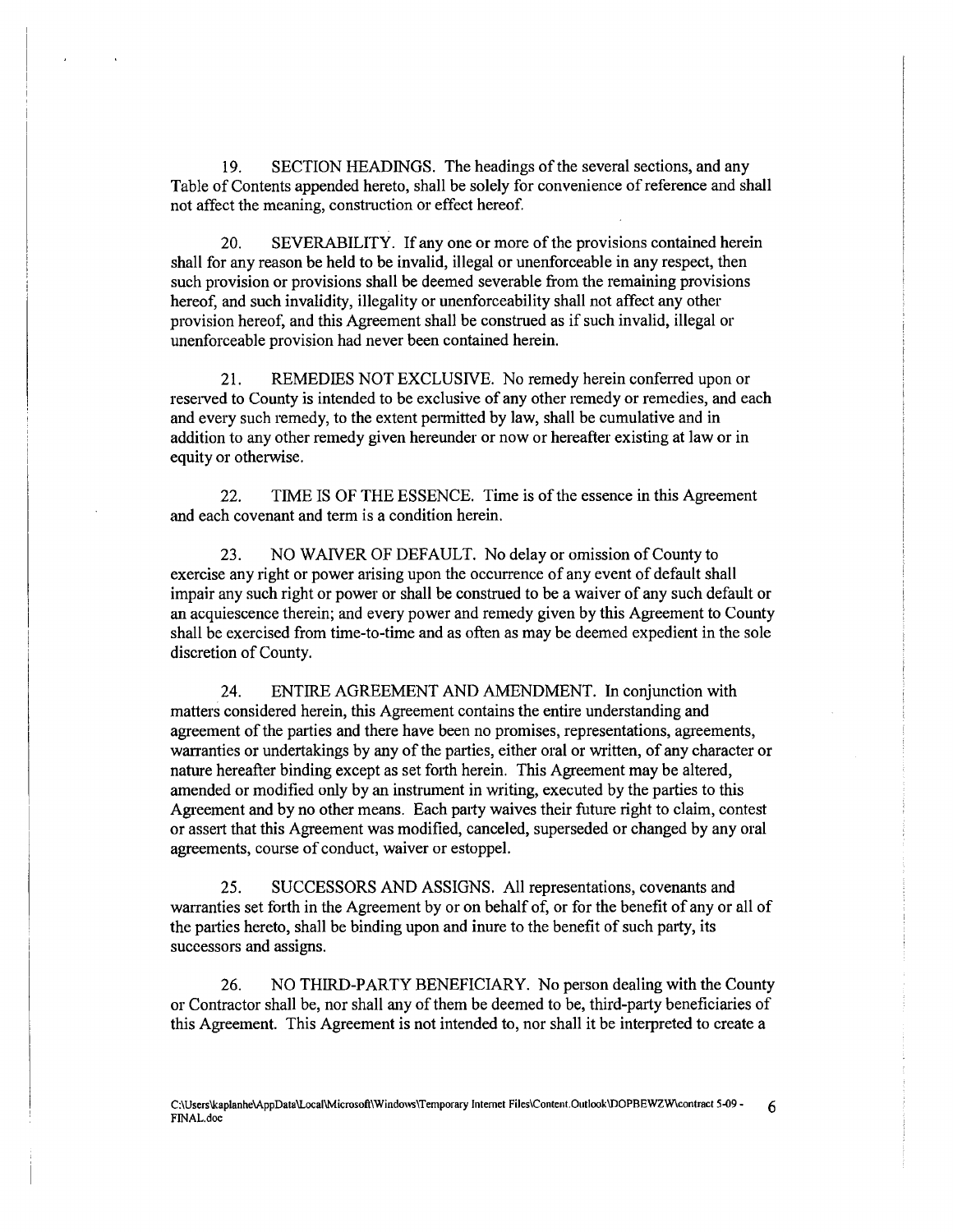special relationship between the County or the Contractor and any staff, visitors, residents, or other individuals who may have business through the County.

27. COMPLIANCE WITH THE LAW. Contractor shall, at his sole cost and expense, comply with all local, State, and Federal ordinances, laws, rules, regulations and statutes now in force or which may hereafter be in force with regard to this Agreement. The judgment of any court of competent jurisdiction, or the admission of Contractor in any action or proceeding against Contractor, whether County be a party thereto or not, that Contractor has violated any such ordinance or statute shall be conclusive of that fact as between Contractor and County.

28. MICHIGAN LAW. This Agreement shall be governed by the laws of the State of Michigan. Any litigation regarding this Agreement or its contents shall be filed in the County of Muskegon, if in State Court, or in the United States District Comt for the Western District of Michigan, if in Federal Court.

29. TERMS AND CONDITIONS. The terms and conditions used in this Agreement shall be given their common and ordinary definition and will not be construed against either party.

30. EXECUTION OF COUNTERPARTS. This Agreement may be executed in any number of counterparts and each such counterparts shall for all purposes be deemed to be an original; and all such counterparts, or as many of them as the parties shall preserve undestroyed, shall together constitute one and the same instrument.

31. AUTHORITY. All parties to this Agreement warrant and represent that they have the power and authority to enter into this Agreement in the names, titles and capacities herein stated and on behalf of any entities, person, or firms represented or purported to be represented by such entity(ies), person(s), or firm(s) and that all formal requirements necessary or required by any State and/or Federal law in order to enter into this Agreement have been fully complied with. Furthermore, by entering into this Agreement, Contractor hereby warrants that it shall not have breached the terms or conditions of any contract or agreement to which Contractor is obligated, which breach would have a material effect there on.

32. PRECEDENCE. In the event of the conflict between the provisions contained in the numbered sections of this Agreement and the provisions contained in the Exhibits, the provisions of the Exhibits shall prevail over those in the numbered sections. This Agreement and the attached Exhibits shall take precedence over any prior communication, either written or verbal, including Requests for Proposal (RFP) or RFP response.

33. CONFLICTING PROVISIONS. To the extent that there are conflicts in the provisions of this Agreement and Exhibit A, the terms and conditions of this Agreement shall prevail.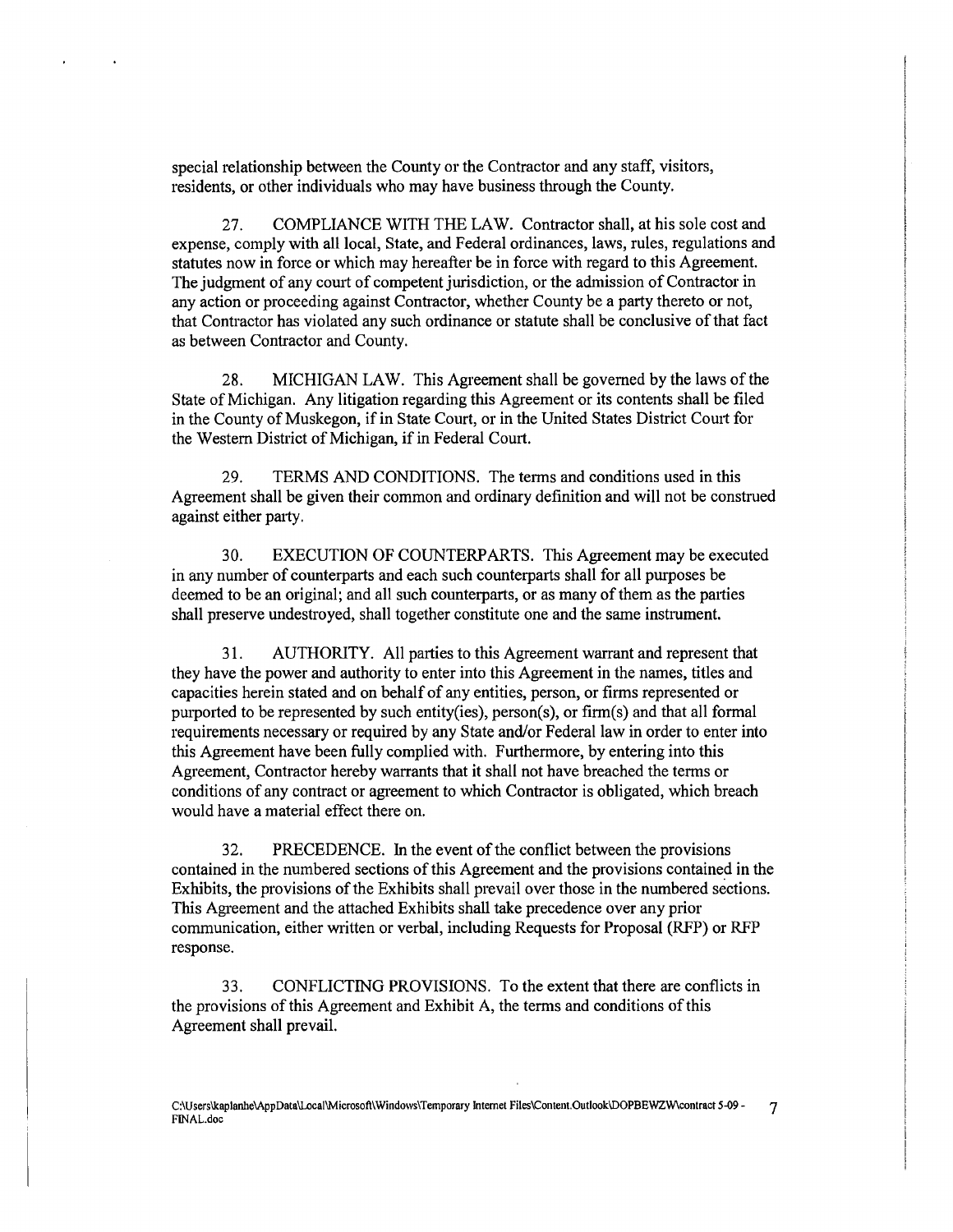34. DATA PROTECTION. Dwing the implementation and operation of any computer system there is the possibility of inadvertent or accidental loss of data. Also, computer hardware and software systems will occasionally stop working or fail to operate as designed, which may cause loss of data. Customer at all times is responsible for maintaining accurate and timely data backups to protect against loss of data. Additionally, computer systems are vulnerable to intrusion and/or theft of information from outside parties. Customer is responsible for data security and computer infrastructure at Customer facilities to prevent unauthorized access to the system and data. THEREFORE CUSTOMER IS RESPONSIBLE FOR DATA PROTECTION AT CUSTOMER FACILITIES, AND CONTRACTOR CANNOT BE HELD LIABLE FOR ANY LOSS OR THEFT OF DATA, OR SYSTEM INTRUSION AT CUSTOMER FACILITIES.

35. MARKETING. Either Party may communicate to the public, through a website, press release or other marketing vehicle, the fact that a business relationship exists and in general that work is being performed, so long as no specific information is disclosed which could reasonably be considered confidential.

36. HIRING OF EMPLOYEES. Each Party agrees that, without the prior consent of the other Patty, it will not employ, offer employment or discuss employment with any employees or subcontractors of the other Party until one (1) year after the completion of the services provided by Contractor pursuant to this Agreement.

In Witness Whereof, the parties have executed this Agreement to be effective on the date executed by County.

Dated: \_\_\_\_\_\_\_ \_

**COUNTY OF MUSKEGO** 

Kenneth Mahoney, Chairperson County Board of Commissioners

Dated:  $6/5/14$ 

IMAGESOFT, INC. By: Willhele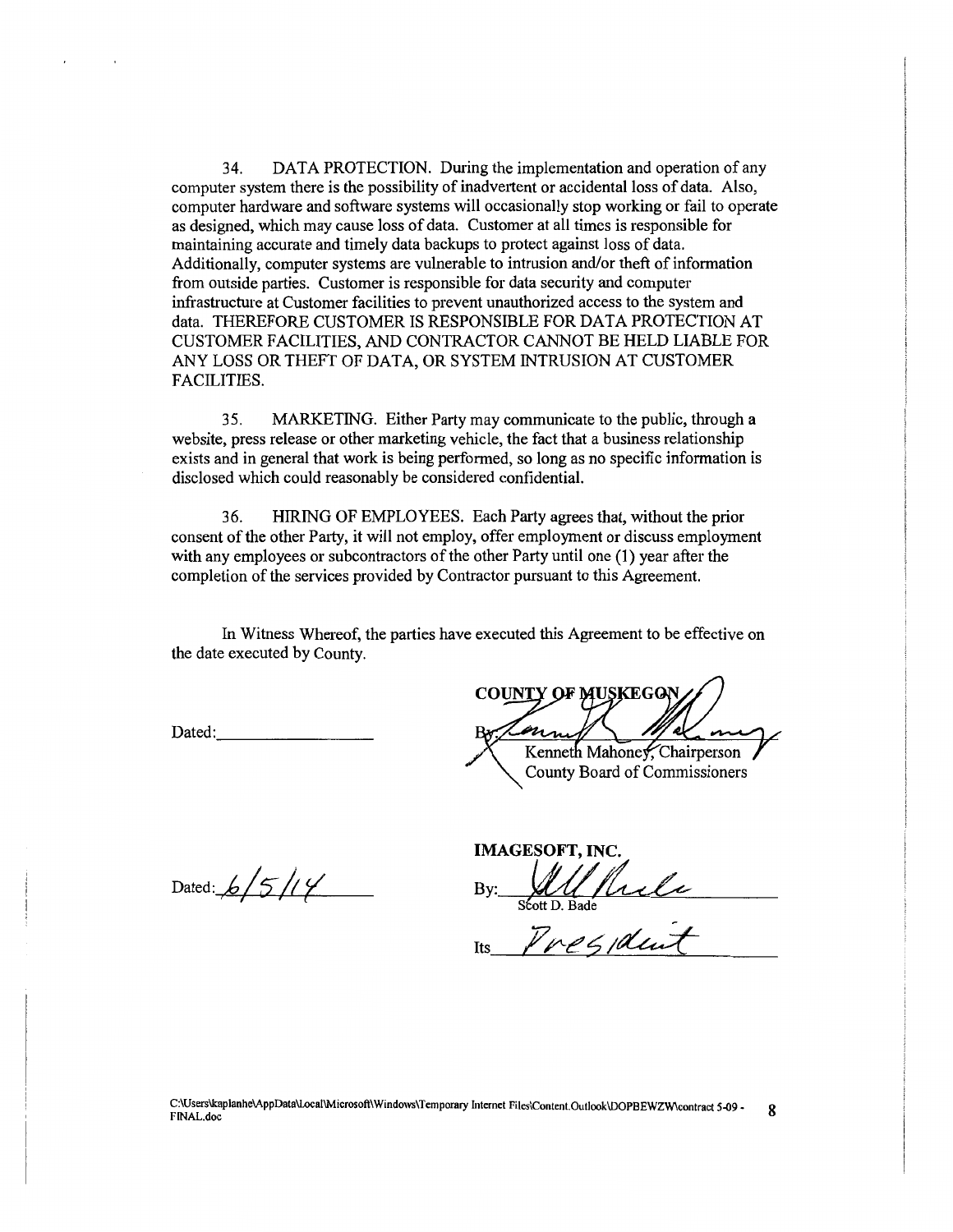# EXHIBIT A

 $\sim 10$ 

 $\label{eq:2} \mathcal{L}^{(1)} = \mathcal{L}^{(1)} \mathcal{L}^{(1)}$ 

# COUNTY OF MUSKEGON ECMPhase 1 Scope of Seryices

Included on SOW

 $\ddot{\phantom{a}}$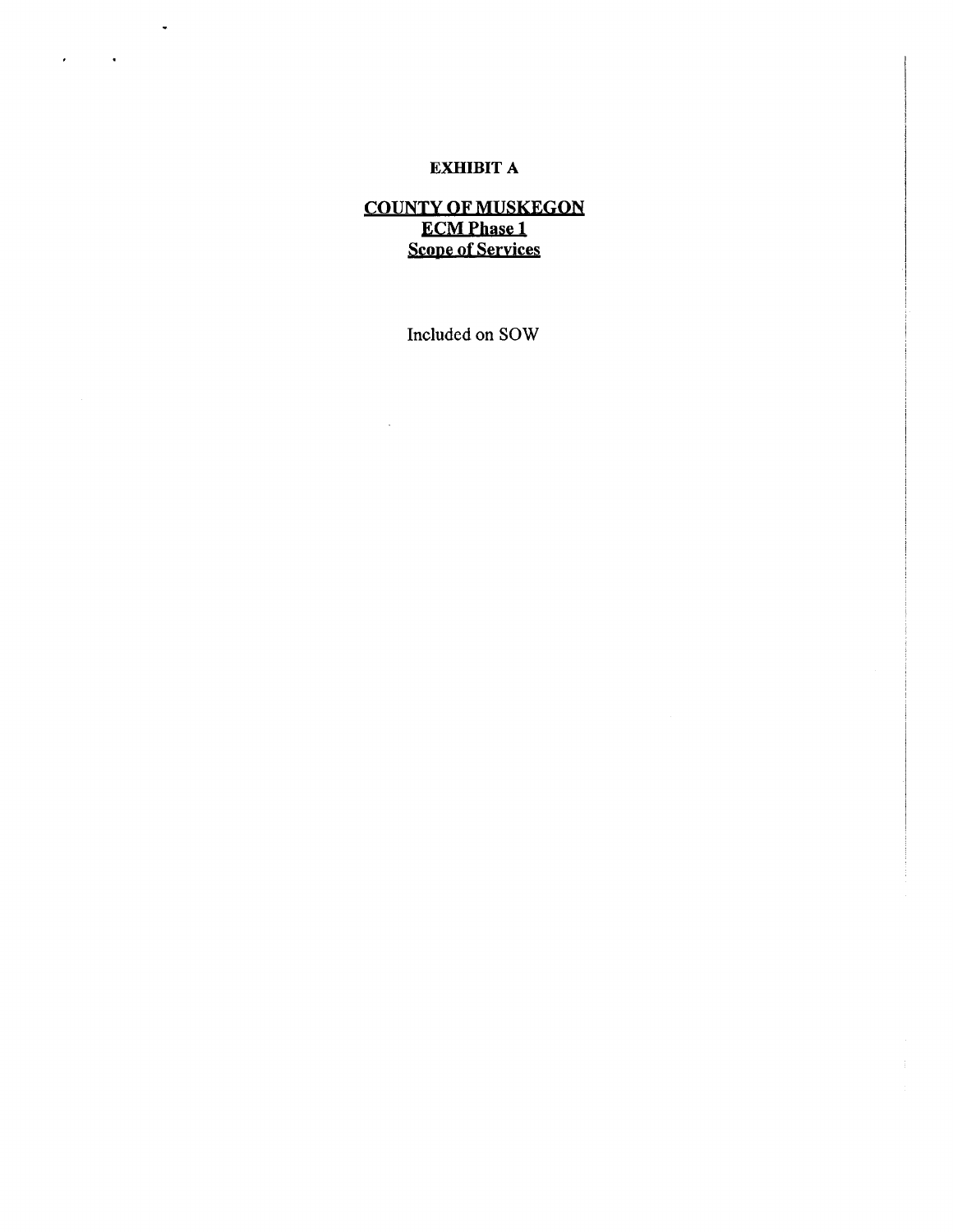### **EXHIBIT B**

 $\mathbf{z} = \mathbf{z} + \mathbf{z}$  .

 $\sim$ 

**COUNTY OF MUSKEGON ECMPhase 1 Contractor Compensatjon**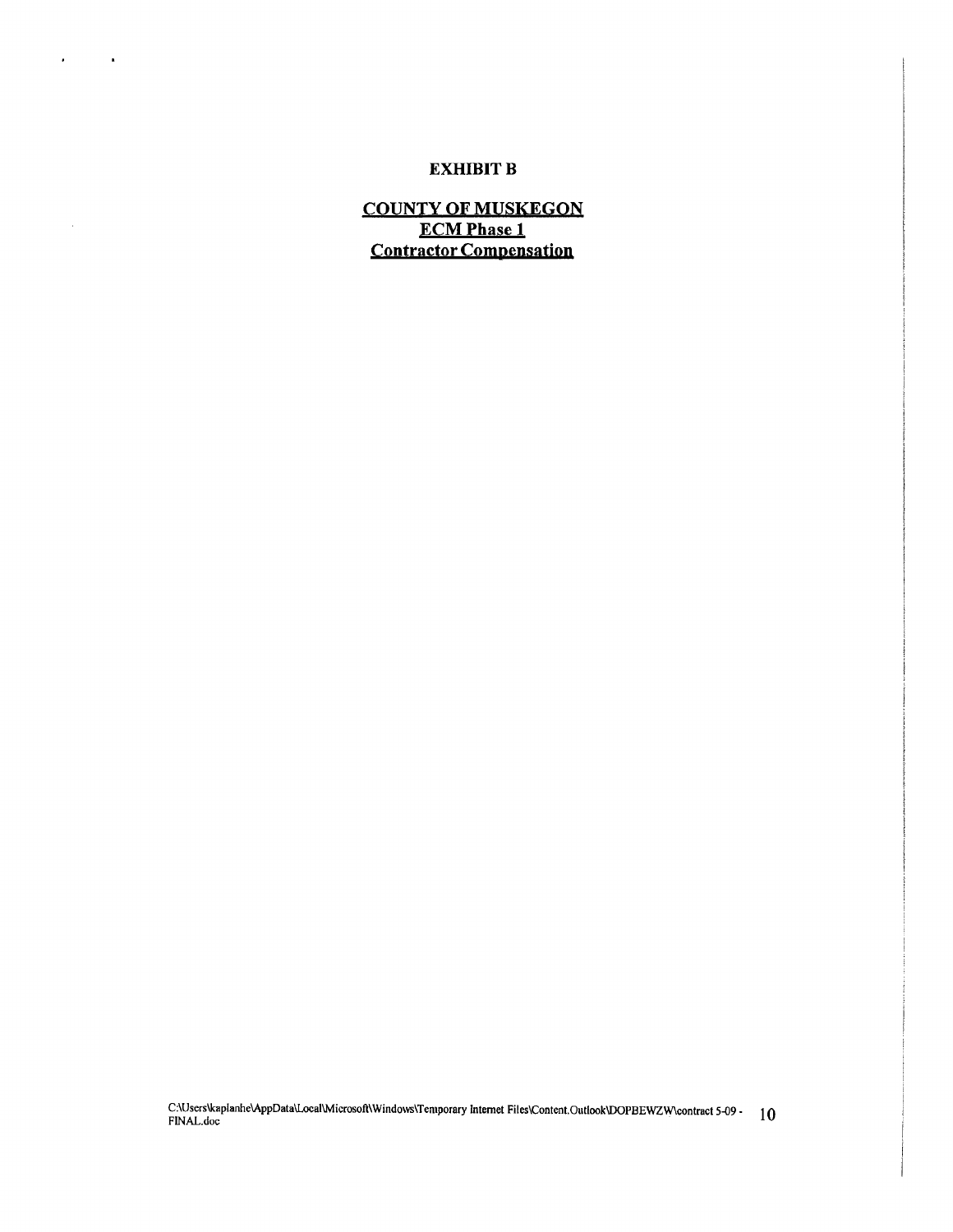#### **EXHIBIT C**

# **COUNTY OF MUSKEGON CONTRACTOR INSURANCE REQUIREMENTS**

#### **A. PROOF OF INSURANCE**

 $\bullet$ 

 $\ddot{\phantom{a}}$ 

The Contractor shall furnish the County with satisfactory proof of insurance (e.g. certificate of insurance, binder, copy of policy declaration page) prior to signing the County-Contractor agreements.

The Contractor shall not commence work under this contract until he has obtained all the insurance required under this section and such insurance has been approved by the County, nor shall the Contractor allow any subcontractor to commence work on his subcontract until the insurance required of the subcontractor has been so obtained and approved.

#### **B. REQUIRED COVERAGES**

Liability policies shall include the County and its subsidiaries, departments, and agencies and their respective officials, officers, directors, employees, and agents named as Additional Insureds.

### **WORKERS' COMPENSATION**

Coverage for its employees with statutory limits and Employers Liability coverage with limits of:

Coverage A - Compensation as required by Statute Coverage B - Employer's Liability to \$500,000

#### **COMMERCIAL GENERAL LIABILITY**

Coverage on the standard ISO 1993 Form, which includes contractual liability, personal injury, broad form property damage, extended liability, and, where applicable, products liability coverage, with coverage limits of:

Per occurrence \$1,000,000

#### **COMPREHENSIVE AUTOMOBILE LIABILITY**

Coverage on the standard ISO 1990 Form, which includes contractual liability coverage and coverage for all owned, hired, and non-owned vehicles with limits of:

Bodily Injury and Property Damage - Any One Accident or Loss \$1,000,000

C:\Users\kaplanhe\AppData\Local\Microsoft\Windows\Temporary Internet Files\Content.Outlook\DOPBEWZW\contract 5-09 - 11 FINAL.doc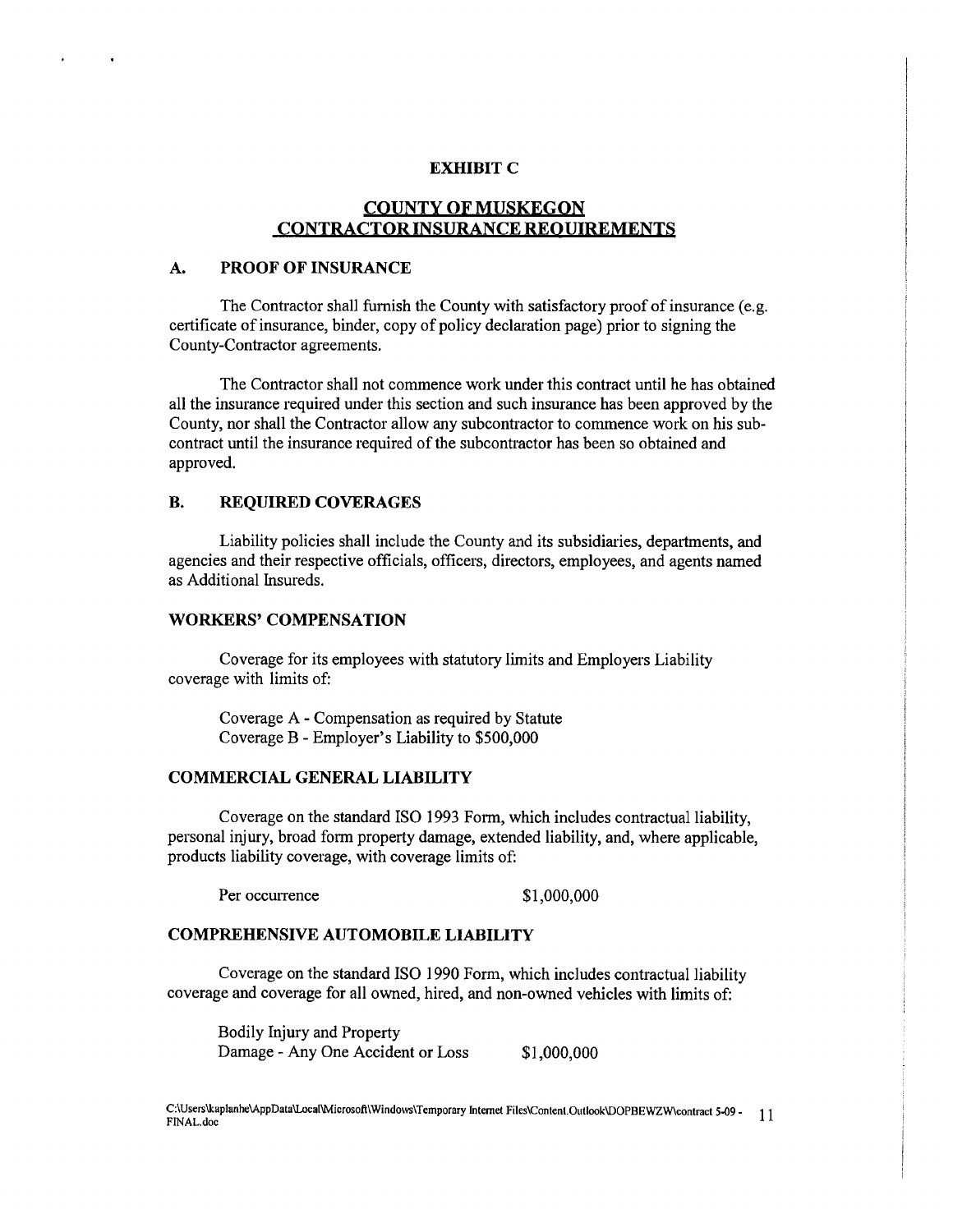#### OWNERS AND CONTRACTORS PROTECTIVE LIABILITY

Coverage on the Standard ISO 1992 Form, with limits of:

Per occurrence  $$1,000,000$ 

#### UMBRELLA OR EXCESS LIABILITY

Per occurrence \$1,000,000

### ENVIRONMENTAL AND POLLUTION LIABILITY

Coverage for all pollution and environmental risks, including contractors, pollution liability coverage and pollution legal liability coverage and, where applicable, environmental umbrella coverage with coverage limits of:

Per occurrence \$1,000,000

1. The foregoing policies shall be evidenced by a certificate of insurance acceptable to the County. Such certificate shall be issued by an insurance carrier with an A.M. Best rating of "A-" or better and delivered to the County prior to the performance of any services hereunder. Such insurance certificate shall provide that the coverages evidenced thereby shall not be substantially modified or canceled without thirty (30) days' prior wtitten notice to the County. Additional certificates, evidencing renewal of such policies during the time period they are required to be kept in effect, shall be delivered to the County no less than thirty (30) days prior to the expiration of the term of any required coverage.

2. Upon the request of the County, the Contractor shall deliver to the County copies of all policies listed in the foregoing paragraphs once a year, upon renewal, or upon procurement in the case of new or additional coverage, whichever occurs first. Claims-made policies shall not be acceptable to the County for any of the insurance coverages required herein.

3. The Contractor's indemnity obligation specified in Paragraph C of this Agreement shall not be negated or reduced by virtue of the denial of insurance coverage or refusal to defend the County for any occurrence or event which is subject to the said indemnity obligation.

4. Compliance by the Contractor with the requirements of this Article shall not relieve the Contractor from its indemnity obligation and liability pursuant to Paragraph C of this Agreement or any other liability to the County, whether specified in this Agreement or otherwise.